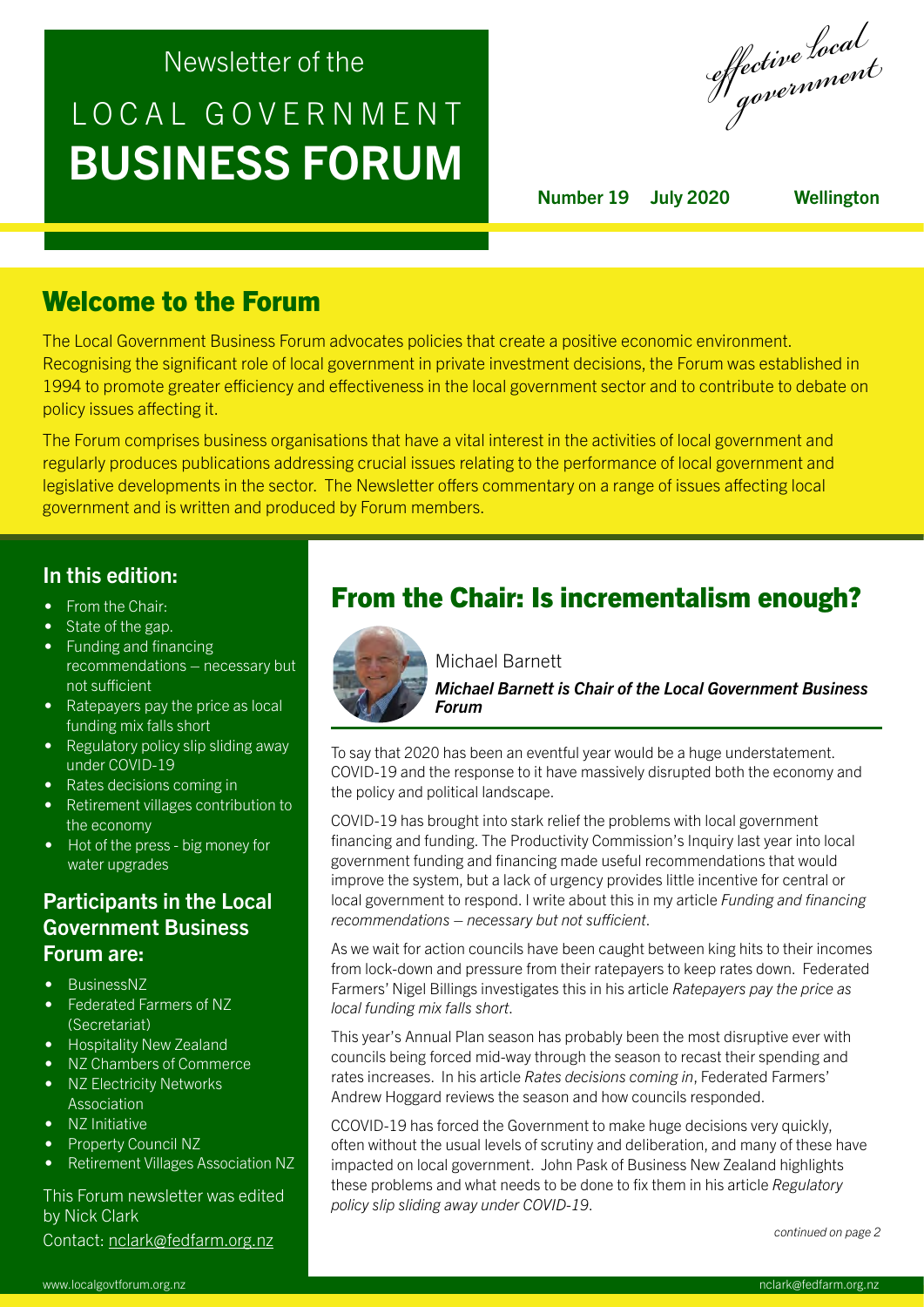### BUSINESS FORUM LOCAL GOVERNMENT

#### *continued from page 1*

The biggest and most significant regulatory area for local government is the Resource Management Act. In her article *Tweaks and workarounds show need for RMA reform*, the Property Council's Leonie Freeman looks at recent amendments to the Act which threaten to add yet more burden while highlighting the need for meaningful rather than piecemeal reform.

Although much has been written of the costs of COVID-19 from loss of international visitors, the New Zealand Initiative's Eric Crampton looks in his article *Borders and regions* at how opening up to longer-term visitors and migrants could be an economic lifeline to areas hit by the loss of tourists.

At a time when COVID-19 is disrupting the economy, Retirement Villages Association's John Collyns looks at a sector with good growth prospects but dependent on council planning rules, in *Retirement villages contribution to the economy*.

Nick Clark concludes the newsletter with the Government's recent announcement about funding for water infrastructure upgrades and three waters legislative developments.

Finally, over the next couple of months attention will be firmly on the General Election looming on 19 September. Although local government policy seldom features in election campaigns, many big ticket items like the economy, transport infrastructure, freshwater management, and climate change will have profound implications on councils.

Forum members look forward to working constructively with the local government sector and with whoever is in government after the General Election.

## State of the Gap

#### **Rates vs Consumer Price Index 2000-20**  Rates vs Consumer Price Index 2000-2020 (June 2007=1000)  $2,000$



*This graph shows the difference between inflation of rates (as measured by the Local Government Rates and Payments component of the Consumer Price Index (CPI)) and inflation in the wider economy (as measured by the CPI – All Groups).* 



### *component of the Consumer Price Index (CPI)) and inflation in the wider economy (as measured by the CPI – All*  CPI Groups' Percent Increases 2000-2020

*This chart shows the local government and rates component of the CPI being one of the fastest growing sub-groups of the CPI, growing even faster than alcohol and tobacco which is subject to hefty annual excise tax increases.*

*The worry for ratepayers is the rapid increase of the rating burden in real terms which has not prevented the growth of a substantial infrastructure deficit or spectacular growth in financial indebtedness of some councils. The concern for New Zealand is the impact this ballooning cost is having on economic growth. Rates are becoming increasingly unsustainable and reform of local government funding is long overdue.*

*The local government sector believes it is overly simplistic to compare its cost pressures with the CPI. While acknowledging that local government's cost pressures are different, Forum members' concern is from a consumer's perspective and it is notable that the sector's own local government cost index has increased only slightly more than the CPI.*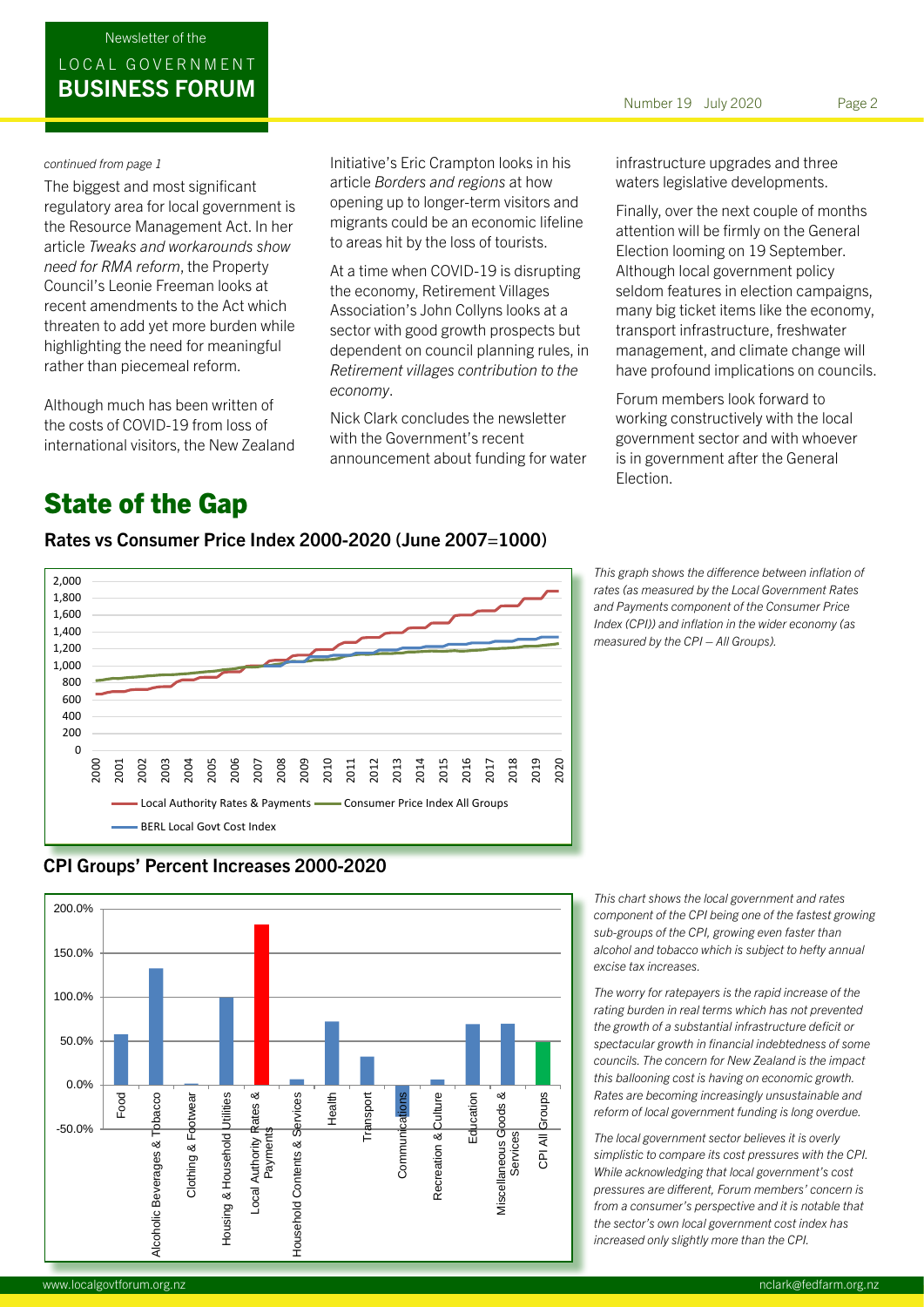## Funding and financing recommendations - necessary but not sufficient



#### Michael Barnett

*Michael Barnett is Chief Executive of the Auckland Business Chamber and a Director of the New Zealand Chambers of Commerce*

French philosopher Jean-Paul Sartre once said, "for an occurrence to become an adventure, it is necessary and sufficient for one to account it".

While Sartre was almost certainly not thinking about local government policy, this quote is somewhat apt for the Productivity Commission's 2019

Inquiry into Local Government Funding and Financing.

The Inquiry was an occurrence that the Local Government Business Forum and its individual members committed much thought and effort to. We met with the Commission on several occasions and made submissions to its Issues Paper and its Draft Report, putting the case for meaningful reform of local government funding and financing to reduce the over-reliance on property value rates.

The Inquiry's Final Report was released last December. Unfortunately, however, there is no sign yet that the occurrence will become an adventure.

That is sadly not surprising given the Final Report's main conclusion that the main funding tools 'measure up well'. As a result, there is no sense of urgency to make even the useful incremental changes recommended by the Commission.

This is a great pity because overall the recommendations made in the report would make useful and very necessary



system of funding and financing local government.

improvements to the

Although we disagree with the report's conclusion, and we believe it could have been a lot bolder, we do agree with much of what the Commission has said, including that there are growing funding pressures and that significant scope

exists for better use of current tools, including greater focus on the benefit principle.

The Forum strongly supports the recommendations that councils consider the partial or full sale of commercial assets to help finance needed new investment and that councils should assess rates for business properties in proportion to the cost of the council services that benefit those properties.

Itemised rates assessments will also be a great tool for transparency and accountability for all ratepayers and we also think it's long overdue that councils publish information on rates revenue by category of rateable property (e.g., residential, business and rural), the number of rating units in each category and average and median rates per unit in each category.

We also agree that central government must work better with local government when developing regulation and that central government must come to the party with funding to help councils meet the cost of regulation imposed on them.

There is much to like in this report but its conclusion that the system 'remains appropriate' runs the risk of central and local government not addressing the recommendations with the urgency they deserve – just as what happened (or didn't happen) after the 2007 Shand Report.

In short, this Inquiry's recommendations are necessary but not sufficient and once again, as was the case with the Shand Report, the hoped for adventure still seems a very long way off.

## **WEBSITE**

The Local Government Business Forum website contains the Forum's published reports, media statements, submissions and newsletters.

www.localgovtforum.org.nz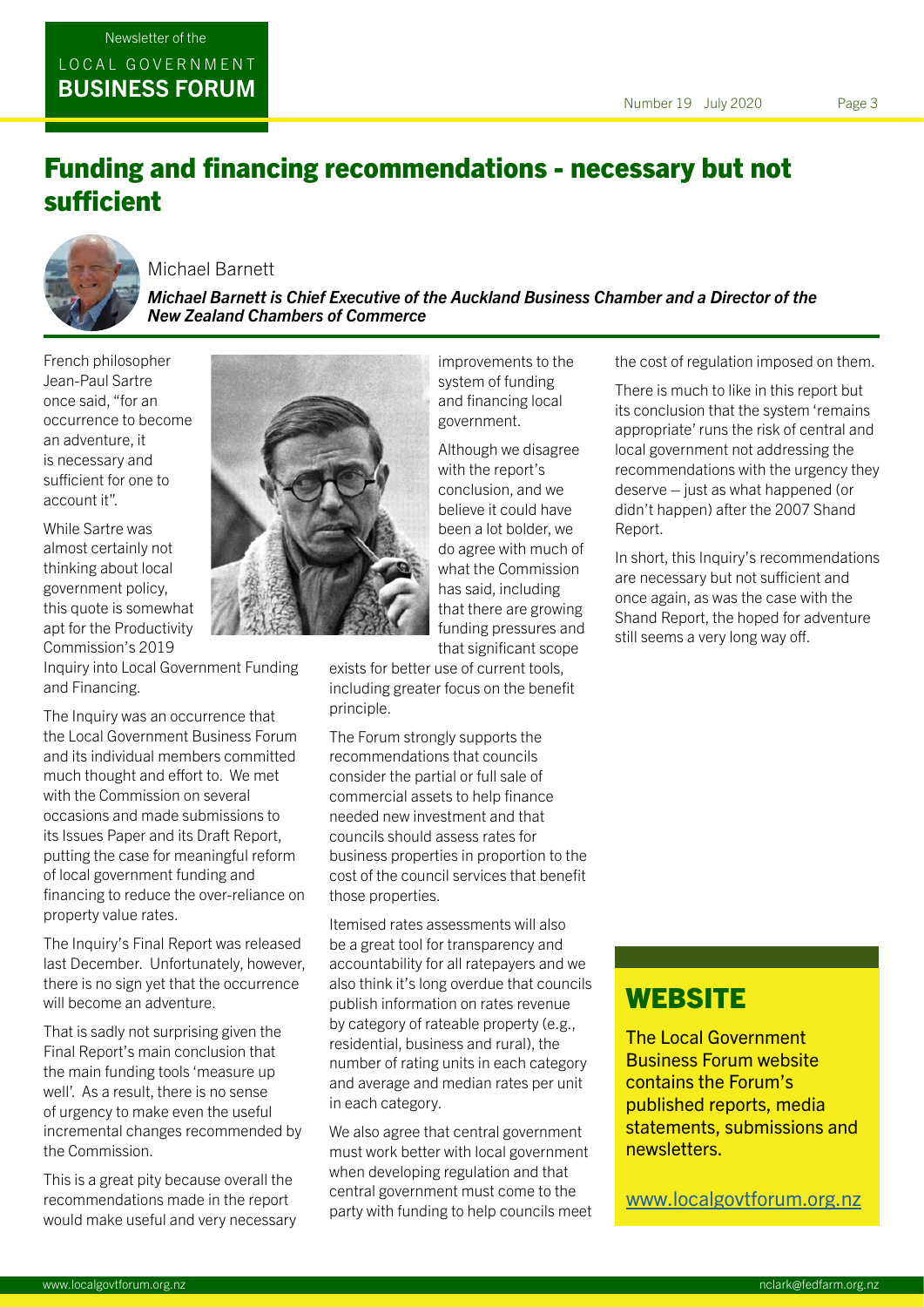## Ratepayers pay the price as local funding mix falls short



Nigel Billings *Nigel Billings is a Senior Policy Advisor at Federated Farmers of New Zealand*

Late last year Federated Farmers published its annual comparison of council rate rises with the consumer price index. It wasn't pretty for ratepayers.

Newsletter of the

BUSINESS FORUM LOCAL GOVERNMENT

A footnote pointed out that in the last 20 years local authority rates had risen on a percentage basis by more than alcohol and tobacco prices, which are subject to regular and heavy tax increases to discourage consumption.

Even without the COVID-19 pandemic, more pain was in store for ratepayers. As councils started to roll out their annual budgets just prior to lockdown some were forecasting rates increases above 10 per cent. The reasons on offer included rising construction costs and the need to comply with standards and regulations - on water in particular imposed by the Crown. The exhaustion of all revenue streams other than rates was a common refrain.

These increases were already controversial prior to the level 4 lockdown and its drastic economic effect. Since then pressure on councils to keep rate increases to zero has grown, leaving them in the invidious position of wanting to do more for their communities without the means to do so. Councils, as ever, wait in the hope of Crown investment and support.

Added to that, a cratering on the revenue side of local authority finances is a certainty. Big reductions in income from fees and charges are forecast along with increases in delayed and unpaid rates.

Councils reliant on commercial rates from service industries such as retail and tourism will find the going particularly tough. Scenarios of annualised lost revenue for district councils range up to 25 per cent in

a worst case; who or what will make up the difference is a question yet unanswered.

Altogether a mighty difficult decisionmaking scenario emerges for the local sector. The natural inclination for any government is to spend in a crisis like this, to stimulate local economies and assist communities back to their feet. Local government is, however, largely cut out of the picture on this and is relying on the Crown's agenda and the funds it makes available, such as the enhanced infrastructure funding currently on offer.

Councils are used to jumping through hoops to get support from government, but they must be beyond frustrated with this situation. The limitations of property value rates as their tax base and the inability of the Crown over the years to reform this leaves them largely on the sidelines as far as proactively responding to this crisis.

Ratepayers will demand they perform their core functions efficiently and little else with less cash than ever, and as reality hits home at Treasury, central government money will become increasingly harder to get. Groups such as farmers and retirees, with a great deal of their capital tied up in property, won't be eager to pay more than they already do and will be watching council budgets closely.

Sadly, it is a health crisis with a hefty economic cost that brings the hopelessness of local government's financial situation to light. Bound to a narrow tax base set against property values, local government's role seems largely consigned to service provision, as has been their traditional bailiwick, and recovering from the financial hit they are taking.

For rural councils with smaller populations and towns, already facing big challenges with aging infrastructure and broken balance sheets, the next year or two will demand much of their local representatives. Many had pinned their hopes on tourism as a way of reviving local economies and invested in destination marketing programs that will need dramatic revision and they will desperately need to help if central government ploughs ahead with water and climate change reforms as it is likely to do.

Last year the Productivity Commission ran a top to toe review of local funding and came to the main conclusion that property value rates are fit for purpose, brushing aside arguments that modern local government needs more than landowners as a revenue base. The COVID-19 pandemic and its aftermath highlights the central problem with the Commission's finding – that rates are out of date and the tax base too narrow and distorted for councils to effectively act as anything more than a core service provider.

There's still time for government to look at implementing some of the more specific recommendations to come from the Commission's review. They found, for example, principled reasons for the Crown to share the cost of regulations it requires councils to implement and share some of the tax revenue from tourism – and that revenue will return to help with growth.

That would offer some comfort to a local sector that must be feeling like a poor cousin right now.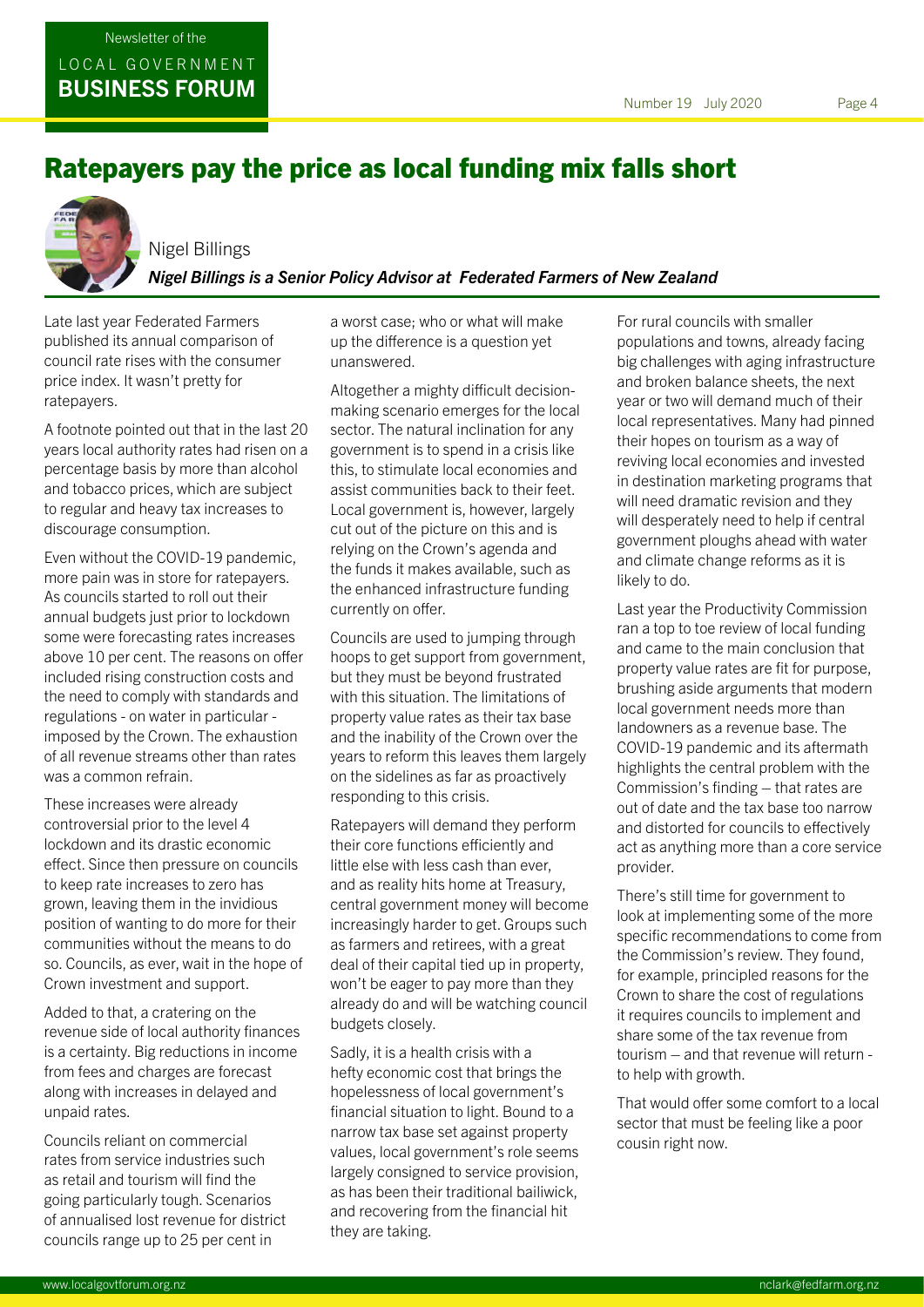## Rates decisions coming in



Andrew Hoggard *Andrew Hoggard is National President of Federated Farmers of New Zealand*

Council decisions on their spending and rates are coming in after what seems to have been a very long 'season' of consultations on draft annual plans.

COVID-19 has created havoc with council finances. Non-rates revenue, for example sales of goods and

services and investment returns, has been slashed due to lock-down while pressure has been coming on from struggling ratepayers to keep their rates down.

Prior to COVID-19, there were some large proposed rates increases, some greater 10% and many greater than 5%. Alarmed by these increases, in late March some individual Forum members (such as Federated Farmers) and the Local Government Business Forum's



Michael Barnett wrote to all councils asking them in the dramatically changed environment to focus on core activities as efficiently and effectively as possible, to shelve 'nice-to-dos', and strive to keep their rates increases as low as possible.

Since then, and despite pressure from some Government ministers on

councils to not cut their rates increases, most councils put their heads down, sharpened their pencils and have done the right thing. Many councils adopted annual plans with much-reduced rates increases with some adopting zero rates rises. Horowhenua did so well it managed to reduce its rates take. "Taupo too".

Some though took a different approach, targeting their support through temporary rates relief, mainly postponements, on those seriously

affected by COVID-19, and looking to keep their spending up. A few even looked to shift more of their rating burdens away from residents onto groups like farmers. Federated Farmers pushed back against these councils in submissions and advocacy.

I am unconvinced about claims by some that increases in local government spending will do more for economic recovery than allowing ratepayers to keep more of their own money to spend in their local economies.

This may be heresy to the new breed of tax and spend big government interventionists who have been coming out of the woodwork, but apart from spending on infrastructure, local government simply does not have the ability central government has to quickly stimulate the economy through its fiscal, taxation and monetary policy tools, or to support people's incomes like central government can.

Property rates are simply not suited to these tasks and hiking them during a recession is counterproductive.

## Regulatory policy slip sliding away under COVID-19



### John Pask *John Pask is an Economist at BusinessNZ*

New Zealand started 2020 in reasonably good shape, but things changed rapidly for the economy once COVID-19 raised its ugly head – ultimately resulting in the March level 4 lockdown. But COVID-19s worst impacts have yet to flow through in terms of job losses and business shutdowns.

No event, probably since World War 2, has caused such upheaval for New Zealand or indeed for the world economy and its citizens in such a short space of time. The Organisation for Economic Cooperation and Development (OECD) in its latest World Economic Outlook (June 2020) stated succinctly that: "The COVID-19 pandemic is a global health crisis

without precedent in living memory. It has triggered the most severe economic recession in nearly a century and is causing enormous damage to people's health, jobs and well-being".

The Government and businesses have responded in a variety of ways, with the Government allocating around \$50 billion through various policies to keep *continued on page 6*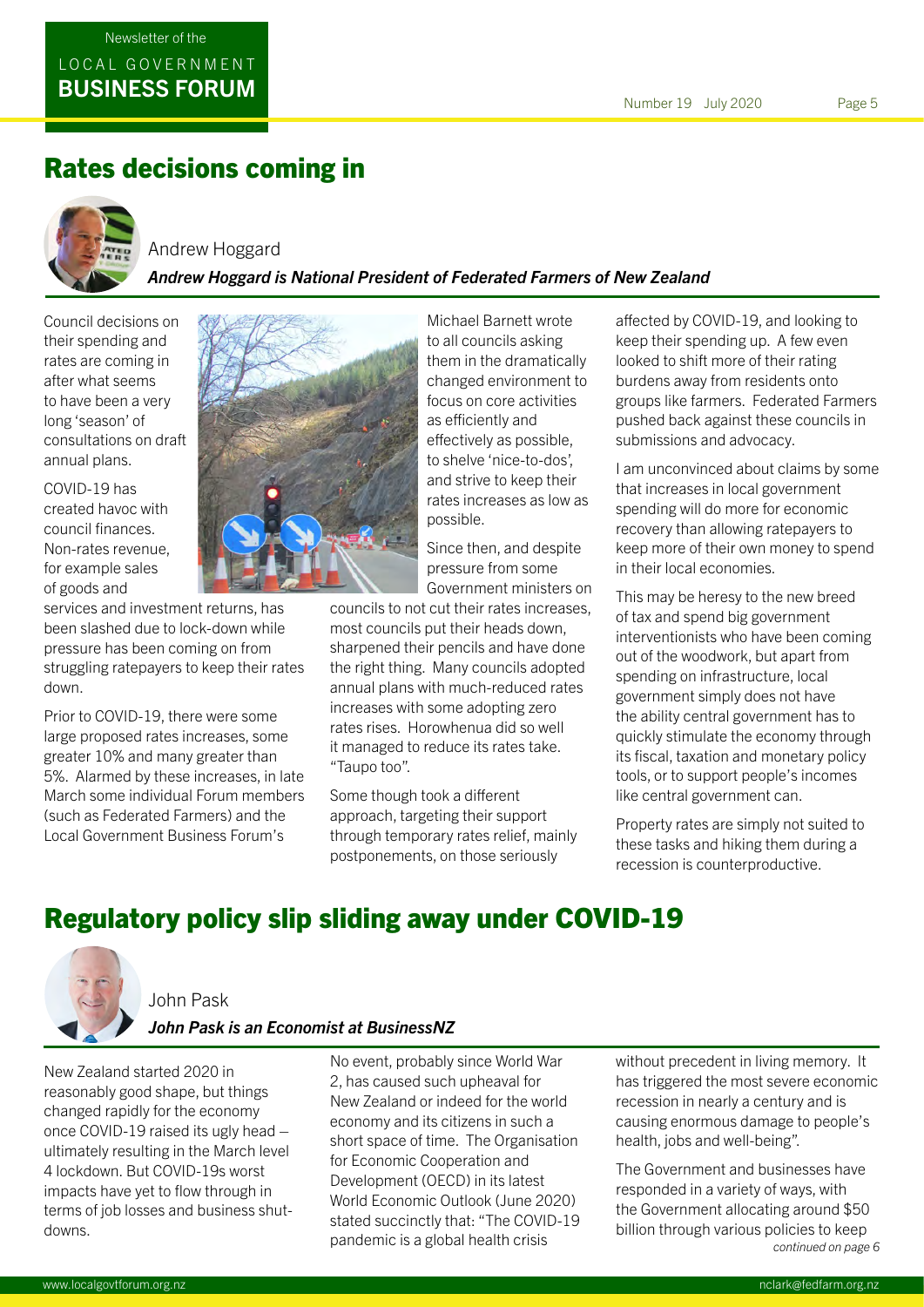#### Number 19 July 2020 Page 6

## Newsletter of the BUSINESS FORUM LOCAL GOVERNMENT

#### *continued from page 5*

businesses afloat and assist during the post-COVID-19 recovery phase. Various decisions in terms of assistance have been bounced off business advisors, banks and other companies responsible for implementing some of these responses.

Meanwhile local governments have generally revisited their previous budgets in order to try and keep rates rises under control given the potential reduction in the general ratepayer base in light of business closures and reduced revenue from user-pays services which were closed or partially closed during lock-down.

While the Government's approach to fiscal policy has, on balance, generally been welcomed by businesses and the wider community, given the crisis New Zealand faces, there is concern that regulatory processes have been left to drift with a number of ad hoc changes to legislation and decision-making which leave a lot to be desired.

Most businesses will support the intent of the Government's package to "fast track" important infrastructure to encourage employment growth but a much more focused approach looking at regulatory barriers across the board is needed. Now is not the time to go back to the failed fortress mentality of the past.

There have been numerous instances over recent times where legislation has been rushed through under urgency leaving little or no time for business organisations and others able to pinpoint unintended consequences to make considered submissions. As anyone who has worked with legislation in the past will testify, the devil can often be in the detail and unintended consequences can dilute new legislation's policy objectives.

Uncertainty of outcomes and mixed objectives can have a chilling effect on investment in New Zealand, from changes to overseas investment rules through to changes to the Resource Management Act.

To take a recent example, the Resource Management Amendment Bill as reported back from the Select Committee included significant changes to matters to not even included in the original Bill. The requirement on local government to into account the climate change implications of any consents under consideration is problematic, not least because climate change is dealt with both internationally and domestically, under other pieces of legislation, especially the Emissions Trading Scheme. And this is quite apart from the obvious issue of local government's ability and competence to achieve consistent outcomes across the country when dealing with individual consenting issues. All a requirement to consider climate change implications will produce is greater uncertainty for investors trying to make a commercial decision whether to pursue a project or which project to pursue. At no stage were interested parties invited to comment on the proposed changes despite potentially adverse effects on many business operations.

The Government's decision to abandon Treasury oversight of new Bills by suspending the requirement for Regulatory Impact Statements (RISs) is very concerning. All Government (taxpayer) funded projects require a sound cost/benefit analysis given the potential cost of making poor decisions.

So what is the answer to improving regulatory policy decision-making?

It may be necessary to revisit the proposal promoted by several business organisations some years ago that led to the introduction of a Regulatory Standards Bill which would hold the government of the day to account when developing and implementing new legislative initiatives. Despite the Bill's acceptance by some members of Parliament the proposal did not have the necessary support to get across the line, notwithstanding its referral to the then Commerce Select Committee.

A Regulatory Standards Bill would improve the quality, transparency, and accountability of lawmakers.

The Bill would have three key components. It would provide:

- 1. A benchmark, through a set of regulatory principles, that all regulation must comply with;
- 2. For transparency, by requiring all those with regulation-making powers to certify that any proposed legislation was compatible with the Bill's principles; and
- 3. For monitoring of the certification process through the introduction of a new declaratory role for the courts.

The Bill would identify a set of drafting principles for responsible regulation that all legislation should be consistent with. Regulation is defined to include:

- Acts of Parliament
- Legislative instruments (regulations)
- Tertiary legislation (made by a lawmaker other than parliament).

Inexplicably, the Bill excluded local government regulation.

The principles of the earlier Bill covered seven key areas, including:

- the rule of law
- the protection of individual liberties
- the protection of property rights
- the creation of taxes and charges
- the role of the courts
- the review of administrative decisions, and
- good lawmaking.

These principles were guides, not binding rules, and the Bill provided they could, if necessary, be breached. This would be done by allowing for Parliament to pass any legislation, whether or not it complied with the principles. All the Bill required was that departures from its principles were "reasonable and can be demonstrably justified in a free and democratic society." As this was almost identical to the wording of section 5 of the New Zealand Bill of Rights Act 1990, it is difficult to understand why, if a proposed bylaw has to take into account the rights and freedoms in the Bill of Rights Act, it should not also be required to take into account the Bill's drafting principles.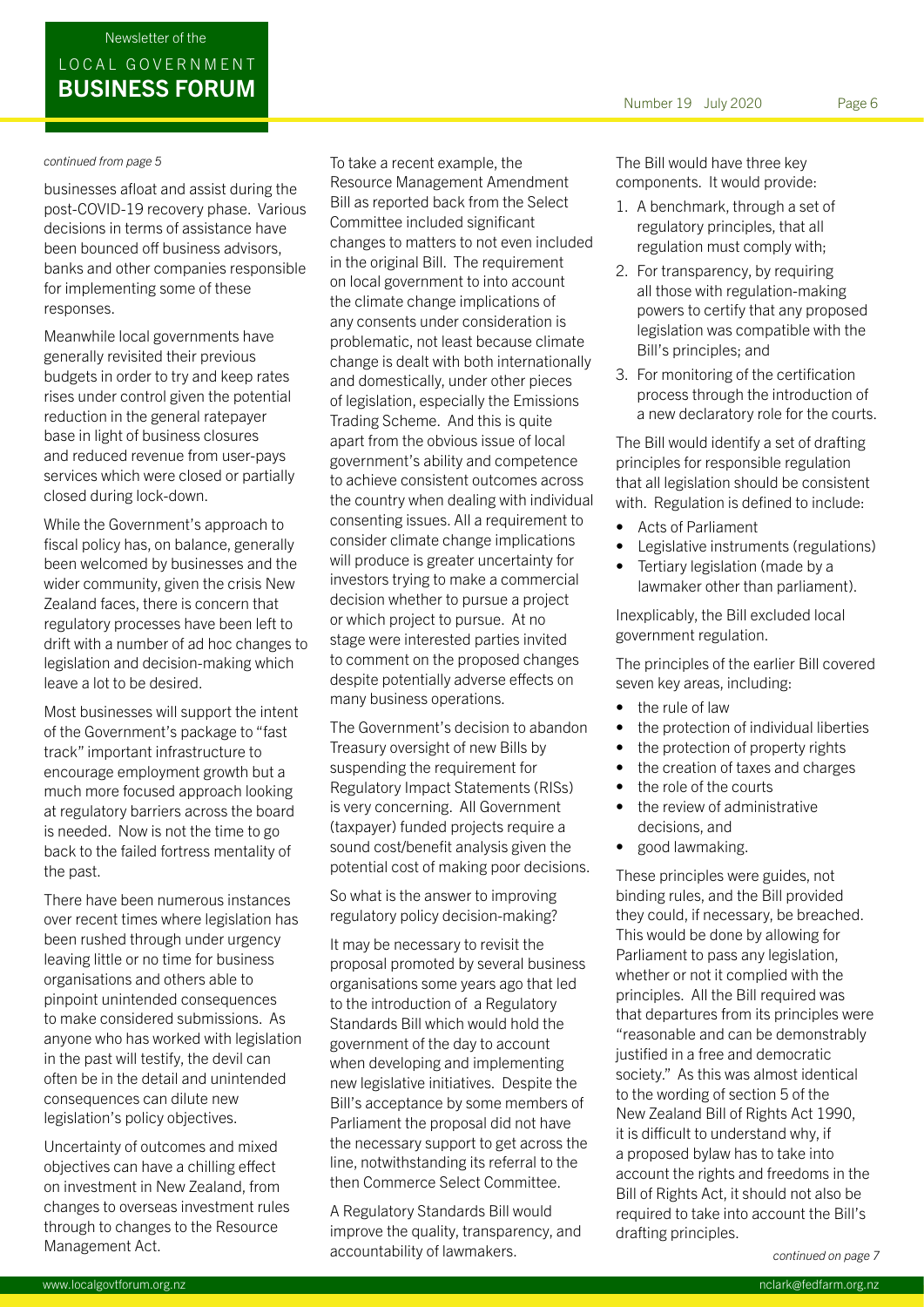### BUSINESS FORUM LOCAL GOVERNMENT

#### *continued from page 6*

The exclusion of local government regulation from the requirements of the Regulatory Standards Bill was assumed to be based on the premise of "one step at a time", with the possibility of including such regulation later. But the exclusion is problematic.

Local government has extensive powers under various Acts, including the Local Government Act, the Waste Minimisation Act, and the Resource Management Act, to name just a few. While these regulatory powers are generally likely to be used in a constructive manner, there are numerous examples of inappropriate

use. These have had major implications. Such as raising the cost of doing business and reducing competition in markets. This is a further reason for recommending that the Regulatory Standards Bill be reintroduced and apply equally to local government, as to government, legislation.

## Tweaks and workarounds show need for wider reform



Leonie Freeman

*Leonie Freeman is the Chief Executive of Property Council New Zealand, the leading advocate for New Zealand's property industry.*

New Zealand's prosperity is being held back by our planning system's legal framework which is no longer fit for purpose. The current system is inadequately responding to population increases and issues like housing supply and affordability and a lack of infrastructure and much needed infrastructure upgrades.

It is important for all New Zealanders that we get a planning system which operates effectively and efficiently to increase housing supply and alleviate current market pressures. Reforming the resource management system to resolve these challenges will only be successful if reviewed in consultation with the property industry.

The Government has just passed two pieces of legislation in the resource management space. The first, the Resource Management Amendment Bill, is the 19th amendment to the RMA, and yet another attempt that successive governments have made to "reduce complexity" and "improve the Resource Management Act 1991 process." The second, the COVID-19 Recovery (Fasttrack Consenting) Bill, is the fourth legislative change in 13 years to fast track consenting measures in response to an emergency.

BUT - will these changes achieve their intended purposes? And how will the legislation affect local government and the wider business community?

### Resource Management Amendment Bill

In relation to the Resource Management Amendment Bill, more tweaks are unlikely to have the overall intention of improving or streamlining the RMA process. The late addition, added by the Environment Select Committee, to require local authorities to consider climate change when making and amending regional policy statements, regional plans, and district plans, raise immediate concern with the business community, as it will likely increase complexity and slow local decision making.

The legislation recommends a commencement date of 31 December 2021 to allow for the next government to develop national direction for local authorities (or reverse the decision, depending on the Election outcome). Property Council's position favours national level policy on climate change (i.e. through the Emissions Trading Scheme) or incorporating climate change adaptation into Spatial Planning – something we expect the Resource Management Review Panel to recommend. We suspect this will be a priority for the next Government and we will watch and participate in discussions with much interest.

### COVID-19 Recovery (Fast-track Consenting) Bill

The COVID-19 Recovery (Fast-track Consenting) Bill was introduced to the House on 16 June and a mere six days later the Select Committee held hearings on the Bill. This is not the first emergency legislation that was rushed through the House over the last couple of months and highlights the speed in which the Government and officials are operating.

The Bill will fast track consenting and designation processes for infrastructure and development projects. The legislation will likely achieve its purpose at the back end of the process – namely that the Panel (chaired by an Environment Court Judge) will have between 45 and 70 days to complete its decision.

What is important to note is that this timeframe does not include the front end of the process i.e. the time it may take a Minister (and discussion with relevant authorities and reports required) to make a decision on whether or not to defer a project to the Panel. This is the biggest question mark of the overall process and we recommended a Ministerial timeframe be imposed to provide applicants with greater certainty as to the overall process timeframe.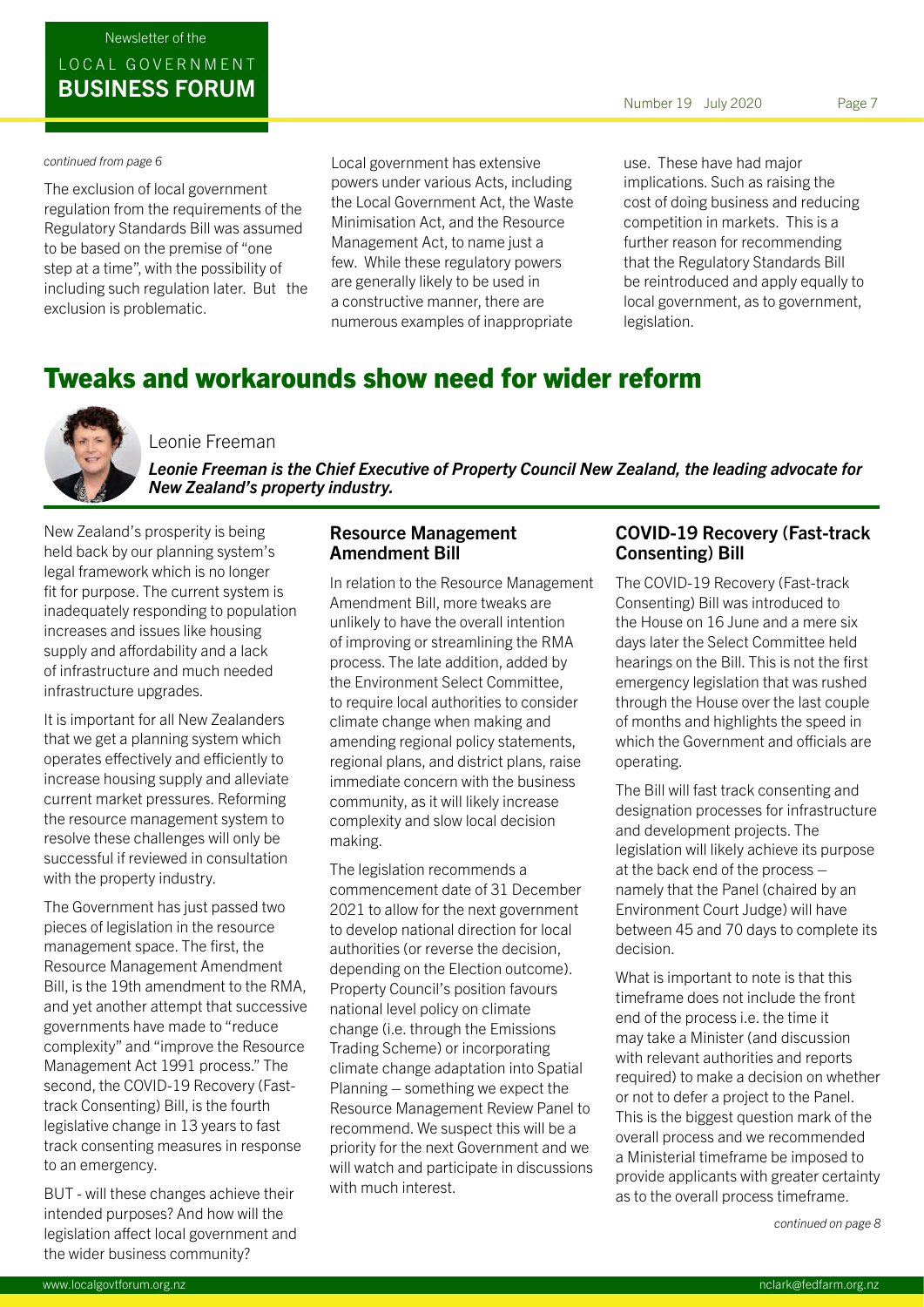### BUSINESS FORUM LOCAL GOVERNMENT

#### *continued from page 7*

The legislation will have a two-year timeframe and we encourage local government to start developing the necessary information and paperwork to submit a project application as soon as practicable. Delivery of local government infrastructure projects will provide the much-needed certainty to the private sector during the recovery period and have positive flow-on effects to employment.

#### RMA Reform

While minor tweaks to the Resource Management Act are unlikely to resolve

## Borders and regions

Dr Eric Crampton *Dr Eric Crampton is Chief Economist with the New Zealand Initiative*

election.

the greater issues within the current system, the Government's Resource Management Review Panel has taken a wider look at the resource management

system with a focus on the RMA. The Panel's report will be sent to the Minister for the Environment mid-2020 and the Panel's proposals will help form the Government's proposal for reform. We expect consultation to occur post-

The Property Council has recommended a holistic approach to planning which is focused on outcomes. This would require decisions around priority of resources to be made at the national

New Zealand has long seemed the sanest place in an increasingly maddening world. Now, with COVID well out of hand in the United States and the United Kingdom, and threatening much of the rest of the world, New Zealand seems even more to be a lifeboat on hazardous seas.

While a combination of extraordinary luck, policy that quickly adapted to suit conditions, and the cooperation of Kiwis across the country staved off what could too easily have been a medical crisis, the economic costs of the pandemic loom heavily. Wage subsidies and temporary bailout programmes have helped companies through that will be able to return to a sort of normal relatively soon, but there is no prospect of anything like normal for tourism operators in regions that relied heavily on international tourism. When the support runs out, many of those businesses will fold. And local governments that relied on user fees paid by tourists in venues scaled to meet the needs of rather more than the local community will also be strained.

Tourism as we have known it will not return while the pandemic rages abroad. Tourists spending less than a month here would not be particularly keen to spend more than half of their visit in managed isolation, no matter how picturesque the vistas from the hotel window. Removing requirements for managed isolation for travellers from risky places is no solution; the virus would again flare up, and businesses that barely survived the last lock-down might be unlikely to make it through a second one.

The impossibility of getting back to where we were, combined with the dangers abroad, make it tempting to keep the borders locked down rather than risk locking the country down again. And the pressures of an election campaign make it far too easy for discussions about the border to fall into easy partisan narratives that would have one party on the side of health and the other on the side of economic recovery.

It is possible, however, to have both  $-$  if we think a bit more creatively. And it could spark recovery in some of the

level and implemented through regional spatial plans. At the core of any future system, will be striking the right balance between the built and natural environment to ensure New Zealand's much needed sustainable development and infrastructure can effectively be delivered. All in all, it appears 2021 will be a busy year in the resource management space.

Leonie Freeman is the Chief Executive of Property Council New Zealand, the leading advocate for New Zealand's property industry.

regions worst affected by the loss of international tourists.

While short-term tourists would be put off by a fortnight in managed isolation, longer-term visitors would not be. The ravages of the pandemic abroad have both made New Zealand more attractive and have made longer term visits far more feasible.

During lockdown, Kiwi office workers shifted to working remotely. In Wellington, civil servants enjoyed work-from-home arrangements so much that Peter Hughes, head of the State Services Commission, had to rather forcefully encourage everyone to get their boots back under their desks – whether or not they were more productive at home.

The same is true abroad. Recent work by economists Erik Brynjolfsson, Adam Ozimek, and co-authors, estimated that half of all workers in the United States who were employed pre-COVID shifted to are now in remote work arrangements, due to the pandemic. That amounts to about eighty million workers, working remotely.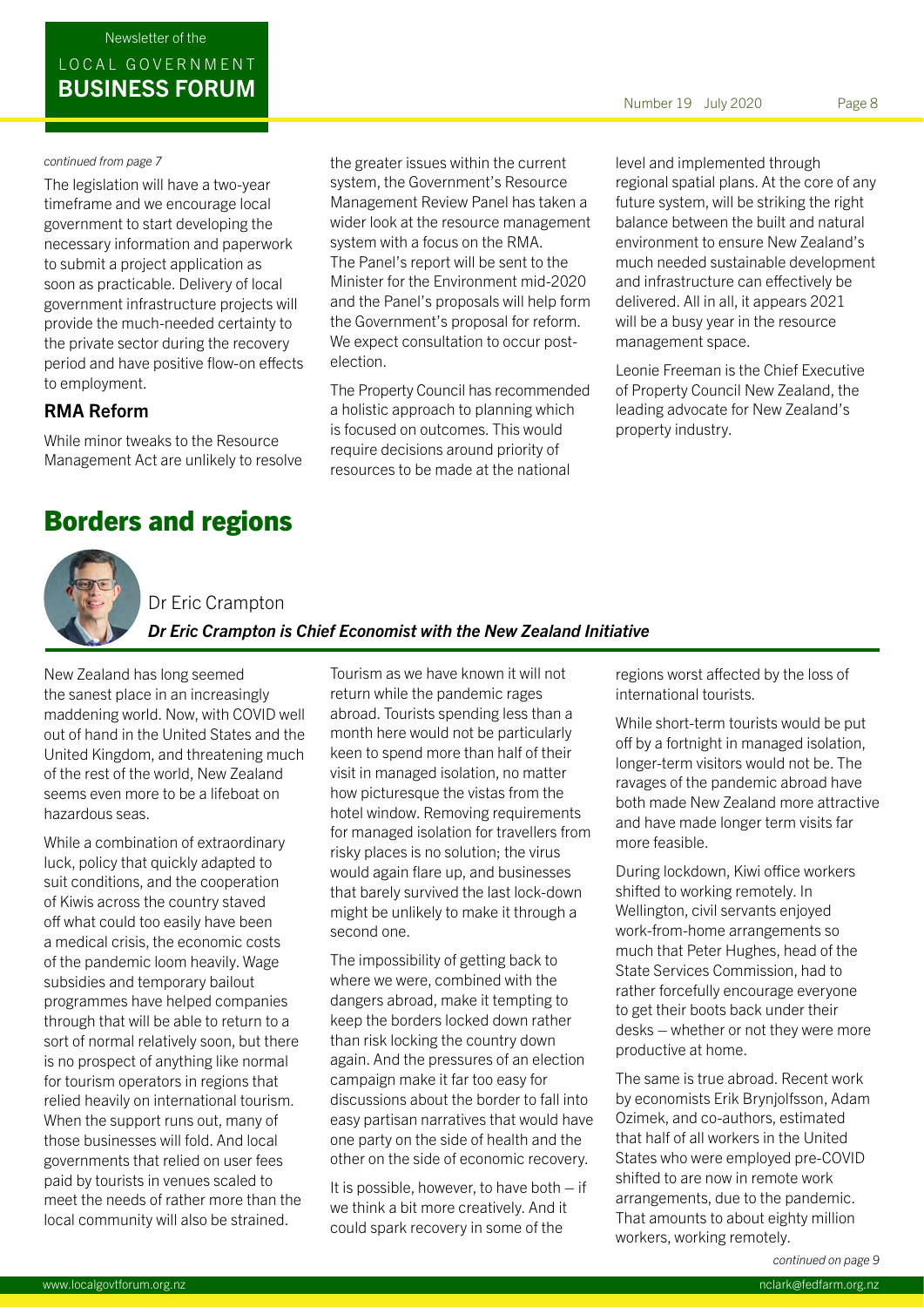### BUSINESS FORUM LOCAL GOVERNMENT

#### *continued from page 8*

If even a tiny fraction of those workers decided that, rather than work from their bedroom in a tiny San Francisco apartment, it would be much nicer to work from Queenstown, or from Hanmer Springs, or from Napier, or from anyone of hundreds of towns with a decent internet connection – we would not much notice the loss of the tour busses of short-term visitors. Those longer-term visitors would continue to work for their American employers, but from here instead of from there. If you're working remotely, working from New Zealand instead of from the US just means some difficulty with time zones – perfectly manageable to the US west coast in any event.

In the year to September 2019, international guests spent just over 17 million nights in accommodation in New Zealand – the equivalent of 46,575 people staying here for a year. If even

one of every ten thousand workers in the United States who now work remotely decided to work remotely from New Zealand, almost a fifth of New Zealand's lost tourists would be replaced. If one in two thousand joined us, the numbers would be much closer to normal. And remote-working Brits might wish to come as well.

The big tourism operators would still see a decline in volume and would still have to adapt. One visitor here for a year will see more of the sights than any of the 25 visitors who might otherwise have each spent a couple of weeks here but would be unlikely to do the circuit twenty-five times. But hospitality would see a resurgence, and it would certainly be an improvement on relying only on domestic visitors.

And there is every possibility that New Zealand winds up getting just a bit more benefit from a technology worker who

hangs out here with us for a couple of years, paid by her American employer, building connections into our local tech sectors, than from fifty visitors who each spend two weeks here on package bus tours.

Taking up the opportunity, and others like it in export education and elsewhere, requires safely scaling up managed isolation. There is no shortage of hotel and motel rooms that could serve that purpose, under user-pays arrangements that allowed visitors to pick up the cost of making sure those systems are rock-solid.

The pandemic is going to be with us for at least the next year. It is time to start planning for that longer term and scaling up capabilities in managed isolation so that more people can safely come aboard our lifeboat to help with the rowing.

## Retirement villages' contribution to the economy



John Collyns *John Collyns is Executive Director of the Retirement Villages Association*

The Retirement Villages Association recently commissioned some original research from PwC that looked at the contribution villages make to the country's economy. Operators of 213 villages took part and the report focussed on the impact villages have on housing supply, employment as well as their economic contribution both locally and nationally.

We are proud of the sector's achievements and would like to share those with you. You can access the full report on our website – www.retirementvillages.org.nz

It's no surprise to anyone that New Zealand, along with most other Western and many Asian countries, is facing a rapidly-ageing population. Last year alone the number of 75+ year olds in the

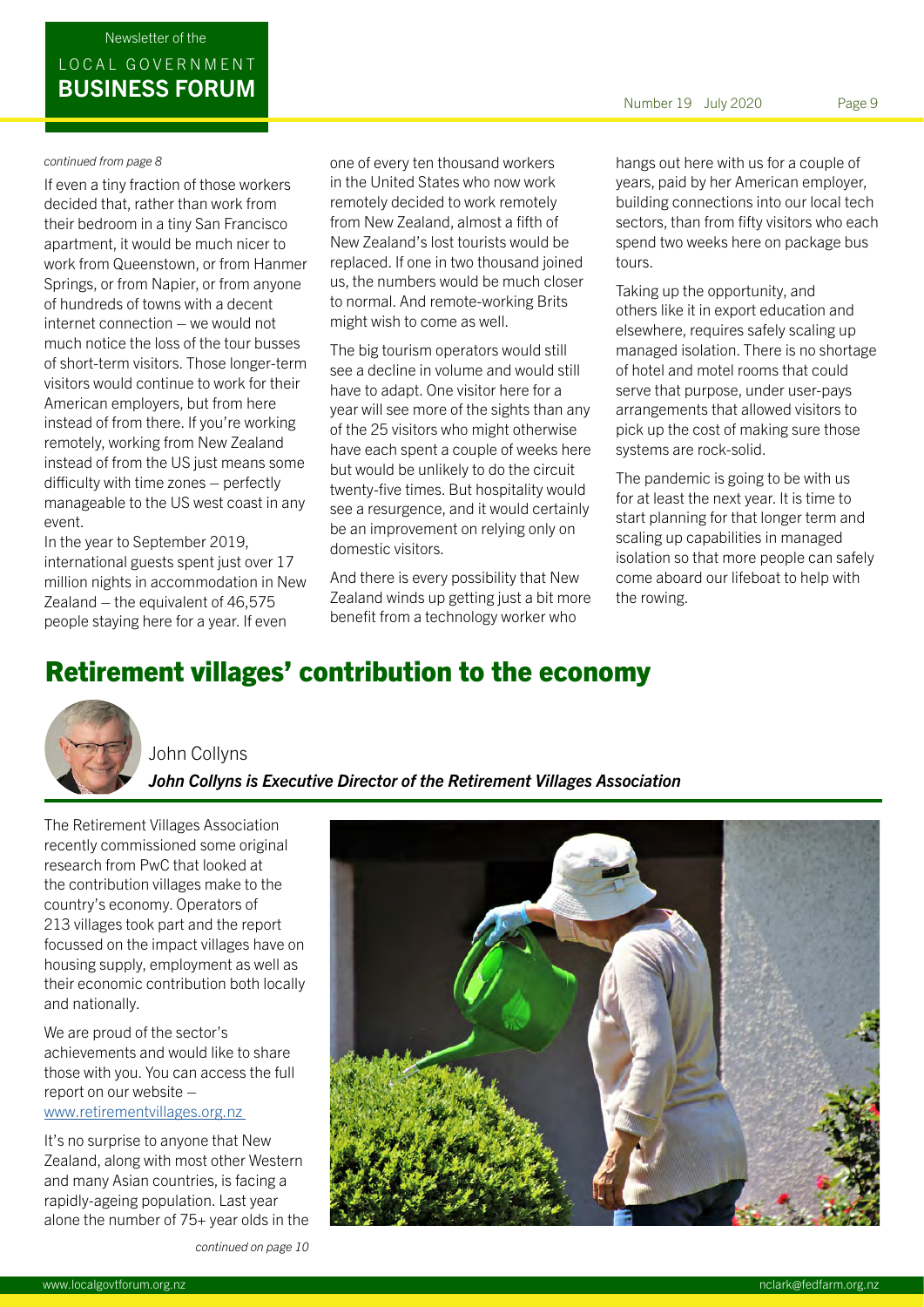#### Newsletter of the well as the interval as the interval as the interval as the interval and nationally and nationally and nationally.

### **BUSINESS FORUM REPORT ON OUR WEBSITE – WWW.REPORT ON OUR WEBSITE – WWW.RETIREMENTS** LOCAL GOVERNMENT NAME SECTOR'S ACHIEVEMENT

#### Number 19 July 2020 Page 10

#### *continued from page 9*

country increased by 3.9%, or 11,620 people. The number of 75+ people is **shipply** Day-to-da expected to grow from 306,730 this year to 783,600 by 2043 and make up 13% of village industry contribu the total population.

It's no surprise to any one that New Zealand, along with most other Western and many Asian most other Western a<br>The New Zealand, along with most other Western and many Asian many Asian many Asian many Asian many Asian many

It's against this backdrop that retirement village operators see themselves as part of accounting for roughly ( the solution. consenting or building 4,721 registered by the state of the value added GDP. This is similar to the value added the solution.

from department stores<br>The PwC report noted that there are 82 (out of 401) registered villages that are webicle retailing industr designing, consenting or building 4,721 units, plus a further 81 registered brandnew villages building 12,163 units. A total of 16,884 new units coming on stream, and the retail of an in ret and, together with the 10% or so of existing units that are re-sold each year, make a  $\frac{1}{2}$  employed in a v substantial contribution to relieving the housing shortage across the country.<br>. The PWC report noted that there are  $\sigma$  (out of 401) registered villages that are  $\rho$  we hicle retailing industrial contribution to relief of the standard contribution to relief of the standard contribution of the stand



## Housing density **Housing density**

The report also looked in some detail at the density of retirement village housing, reinforcing the fact that villages are efficient users of land. A new village can result in improved land use intensity and a higher housing density compared with conventional residential developments. This is particularly true for mid to largesized Auckland-based villages, reflecting the higher land cost there compared with other centres.

PwC undertook some analysis of this, comparing 4,736 units across 18 Auckland villages with 11,753 units across 53 villages elsewhere in NZ. Unsurprisingly, the analysis shows that Auckland villages have a higher density of units and residents than the national average. Some of the larger Auckland villages are multi-level developments up to six stories high. Such multi-story development is less common elsewhere in the country.

| <b>Village location</b> | Density of units            | <b>Density of residents</b>    |
|-------------------------|-----------------------------|--------------------------------|
| Auckland-based villages | 1 unit / 164 m <sup>2</sup> | 1 resident / $127 \text{ m}^2$ |
| All villages nationwide | 1 unit / 273 m <sup>2</sup> | 1 resident / 208 $m2$          |

PwC then looked at how villages compare with conventional residential developments based on the Auckland Unitary Plan. Villages' higher density of both units and people supports the Unitary Plan's intention to improve residential density in the mixed housing suburban and mixed housing urban zones. The following diagram (on page 11) compares the Unitary Plan's housing density with retirement village density.

### the continued from page 9.38 and 2.9 percent of 75 percent of 75 percent is expected to grow the number of 75 conomic contribution

Day-to-day operations in the retirement village industry contributed around \$1.1 billion to the country's GDP in 2017, accounting for roughly 0.4% of the total from department stores or the motor vehicle retailing industry in 2016.

Village operators are also significant employers, with around 19,000 people employed in a variety of occupations – cleaners, chefs, managers, onsite carers, medical staff, activities coordinators, gardeners, maintenance, accountants, and others. The wage and salary bill came to \$837 million last year, up from \$536 million in 2013. The sector ranks 25th out of the 42 sectors in Statistics NZ's Business Operations Survey 2016, comparable to the number employed in real estate or arts and recreation.

#### New village development

The report found that the construction of each new 250 unit village directly supports some 303 FTE staff and contributes approximately \$21.4 million in design, construction and fittings.

Employment includes:

- 44 engineers, quantity surveyors, architects and other technical and business professionals,
- 230 builders and other tradespeople, site managers, building product suppliers, and people involved in land subdivision and site preparation;
- 15 labourers delivering civil works;
- 14 people involved in the supply and fitting out of furniture, fittings and equipment retailing.

The economic contribution includes:

- \$4.8 million in engineering, quantity surveying, architectural work and the like;
- \$13.9 million in building and construction, supplies and site preparation;
- \$1.8 million in civil works, roads, drainage and underground services;
- \$0.9 million in furniture and fittings.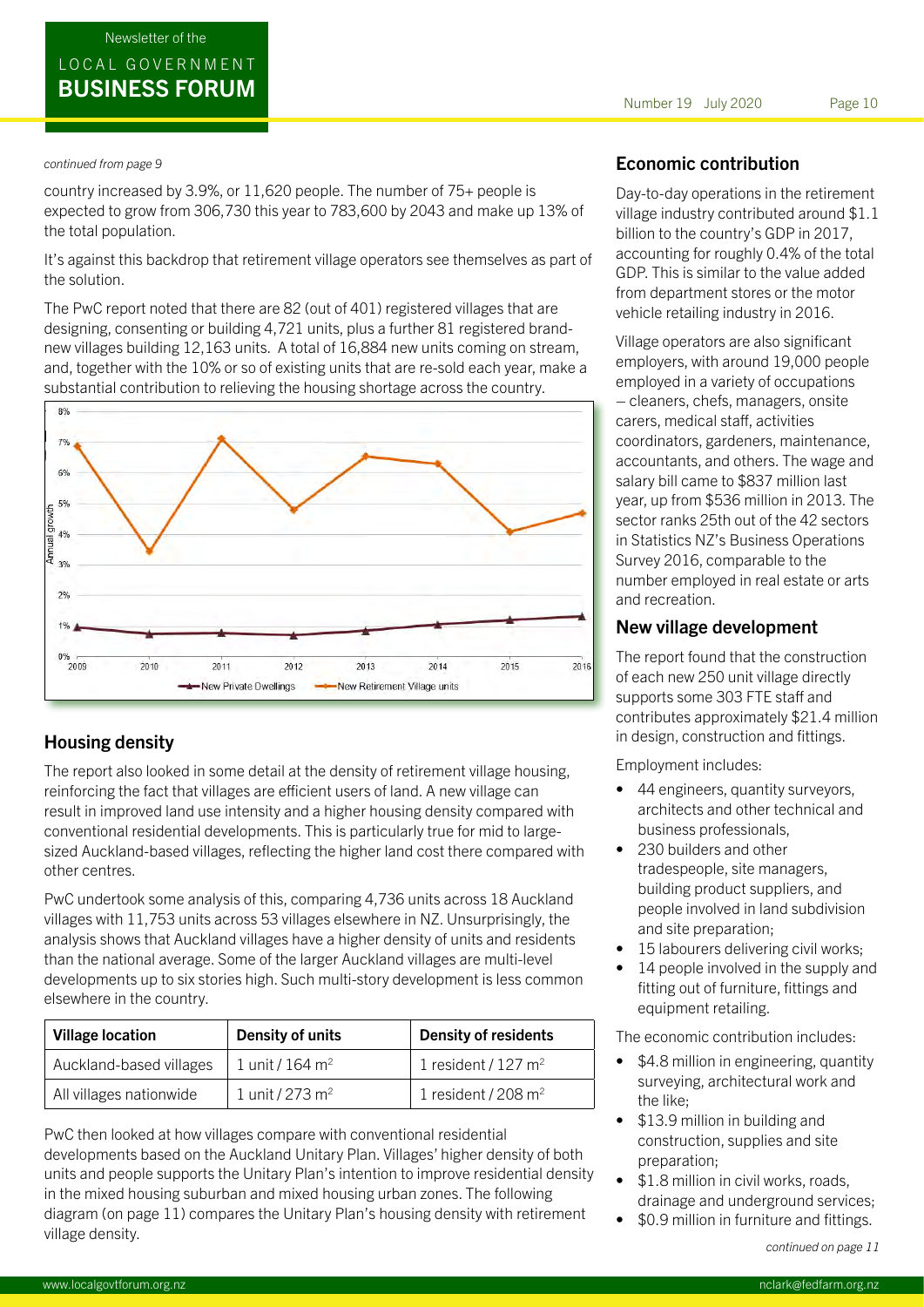### BUSINESS FORUM LOCAL GOVERNMENT



### Why do people want to move in? **Economic contribution**

Older people move to retirement villages because villages meet a number of entirement villa officer people move to retirement villages because villages meet a namber of the value of adds significant in 2017, and the family home not only releases tens of thousands of adds significant in 2017, and the value of the dollars in pent-up equity, it also releases a family home back to the market. Across NZ as a whole, that's around 4,700 homes annually (approximately 10% of the total light of the significant emplo number of RV units plus the new builds). Added to retirement savings, the extra through releas cash often means a significant improvement in the older person's quality of life, as which market for they have the resources to do things they couldn't do before. The sector of the sector rand offering a re- $\alpha$ ded from department stores or the motor vehicle retailers of the motor vehicle  $\alpha$ 

Retirement village residents are not necessarily wealthy people. Last year village residents qualified for a rates rebate, which is income-tested. Essentially, those who only have their National Superannuation as income qualify, and across NZ, some 4,275 people applied for the rebate and the Government paid out \$2.5 million to retirement village residents. The staff and contributes approximately series and fittings. NZ's Business Operations Survey 2016, comparable to the number employed in real estate or etirement village resi<mark>)</mark> Employment includes:

Number 19 July 2020 Page 11

Retirement villages also provide purpose-built age-appropriate warm, comfortable and secure homes for older people, allowing them to move out of their often unsuitable and ill-maintained family home. We know that being warm and secure are important for older people.

There are serious health issues around social isolation, or loneliness. British research shows that lonely people are more vulnerable to chronic disease, eat less well, and more likely to be smokers, overweight or underweight, often drink heavily, and are less likely to engage in physical activity. Retirement villages provide a community of like-minded people and new friends that help keep loneliness at bay.

And finally, many 80 year olds look for a clear pathway to care, should that be needed. Most retirement villages offer a continuum of care so people can move in today, knowing that should they need care in the future, they'll get first call on the bed in the rest home or hospital.

Retirement village operators take their role seriously in the care of older people. There is no doubt that the boom in retirement village development not only adds significantly to the local economy via investment and employment, but it also has valuable social benefits, through releasing homes back into the market for new families to enjoy and offering a range of services looked for by our residents. We look forward to continuing to develop villages throughout New Zealand.